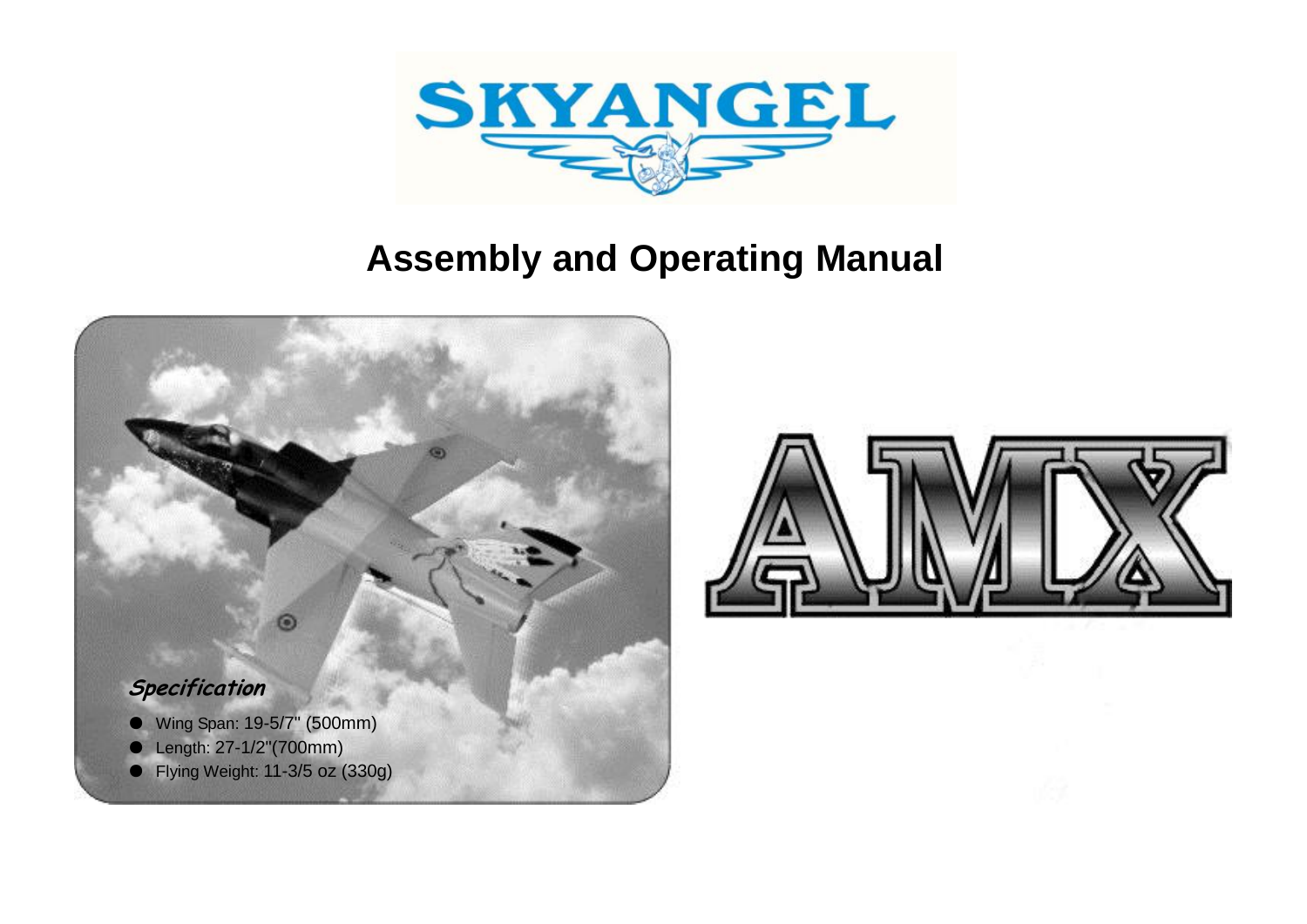



#### **Dear customer,**

Congratulations on your choice of a factory-assembled model aircraft from the **SKYANGEL Hummingbird range** and thank you for placing your trust in us.

Very little preparation work is required to get this model ready to fly. To operate your new model safely it is important that you read through all of the instructions and safety information included with your model, before you fly it for the first time.

The illustrations in this manual show the Blue Star version of the model with factory applied decals.

#### **The power system**

The model is powered by a brushless outrunner motor and ducted fan, both of which are factory-installed on the Ready-To-Fly version.

The motor is connected to the electronic speed controller which is factory calibrated on the Ready-To-Fly version. All that is required is to charge the Li-Po battery, following the safety instructions, and connect the battery to the electronic speed controller.

**The radio control system** 

To fly the AMX you will need a radio control system with at least four channels. 2.4GHz radios systems are recommended, similar to the unit included with our deluxe version.

The servos for the ailerons and the elevators are factory-installed.

The power for the receiver is drawn from the electronic speed controller's integral BEC system.

The electronic speed controller is located inside of the fuselage, in front of the ducted fan.

To check the model's operating systems, first set the control surface servos to neutral, with the transmitter sticks and trims at centre.

When you wish to fly the model, always make sure the transmitter is in the "OFF" position. Move the throttle stick to the "OFF" position as well. Then connect the flight battery to the electronic speed controller.

Switch off in the reverse order: disconnect the battery from the electronic speed controller first, and then switch off the transmitter.

#### **Glued joints, suitable adhesives**

Foam safe epoxy is recommended and available from most reputable model retail shops.

Trial-fit all parts "dry" before applying glue.

Follow the recommend ed curing time suggested by the glue manufacturer. Allow the glue to fully cure (harden) to the point where the joint can be placed under stress.

#### **Kit contents**

Fuselage, with motor, electronic speed controller and servos Clear cockpit canopy Left / right wing panels with ailerons Left / right tail plane panels with elevators and vertical stabilizer Accessories

1 x Li-Po battery, 3s 850mAh 20C

1 x 20A Brushless ESC (Electronic Speed Controller)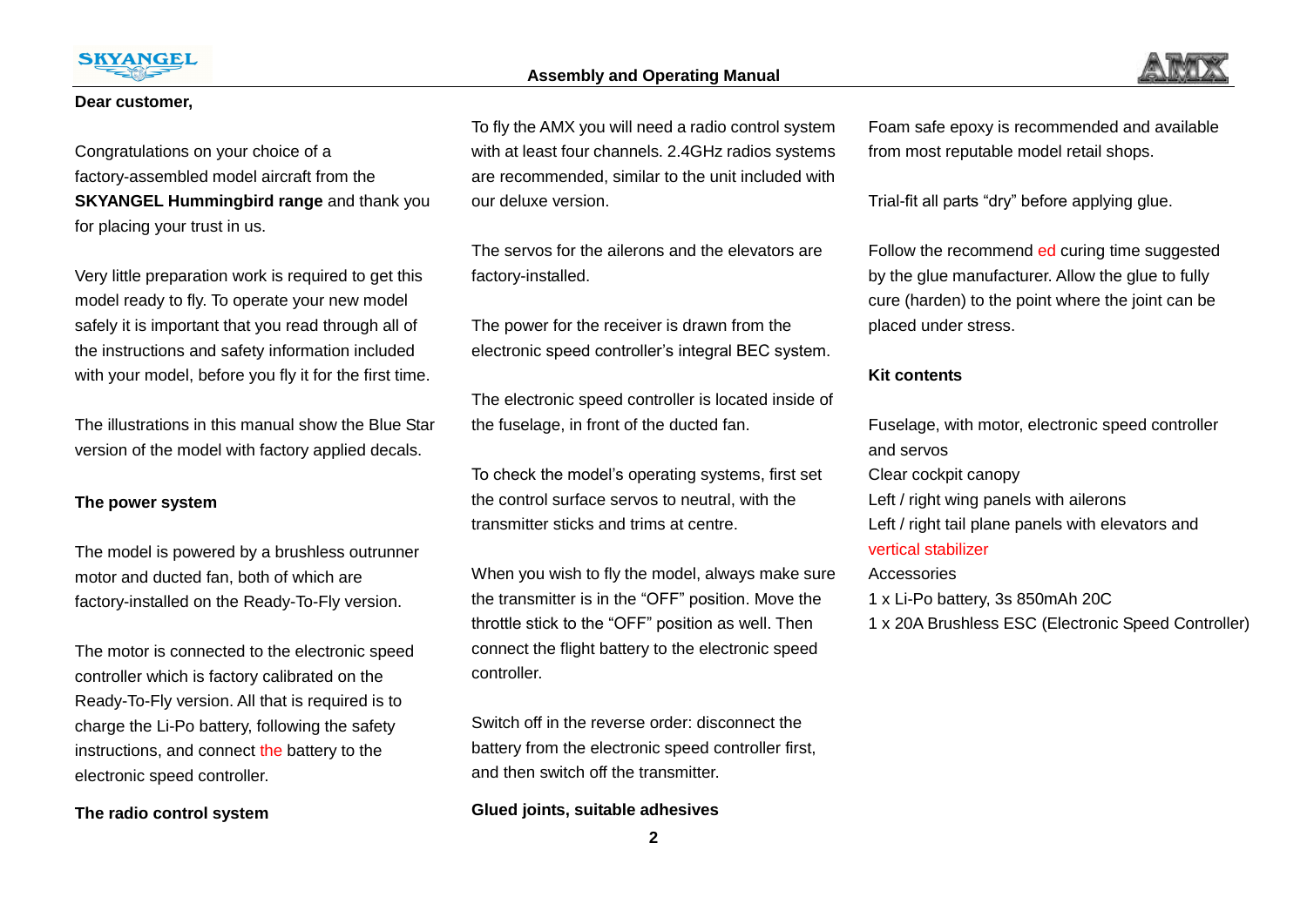



**Fig. 1** Open the box and check all the parts.

# **Parts Illustration**



# **Parts List**

| NO.             | <b>Description</b>                                                         |  |  |  |
|-----------------|----------------------------------------------------------------------------|--|--|--|
| 1               | Fuselage                                                                   |  |  |  |
| 2               | Wing Set – One Left (and one Right) Wing Panel                             |  |  |  |
| 3               | Tail Set - One Left (and one Right) Horizontal Stabilizer with<br>Elevator |  |  |  |
| 4               | Tail Set - One Vertical Ein Stabilizer                                     |  |  |  |
| 5               | Landing<br>Skids                                                           |  |  |  |
| 6               | Cockpit Canopy                                                             |  |  |  |
| $\overline{7}$  | Steel Wires Push Rods Set                                                  |  |  |  |
| 8               | <b>Big Missiles</b>                                                        |  |  |  |
| 9               | <b>Small Missiles</b>                                                      |  |  |  |
| 10              | 850mAh 11.1 Volt 20C Li-Po Battery                                         |  |  |  |
| 11              | Radio Control Transmitter (we highly recommend 2.4 GHz<br>system)          |  |  |  |
| 12 <sup>°</sup> | Charger                                                                    |  |  |  |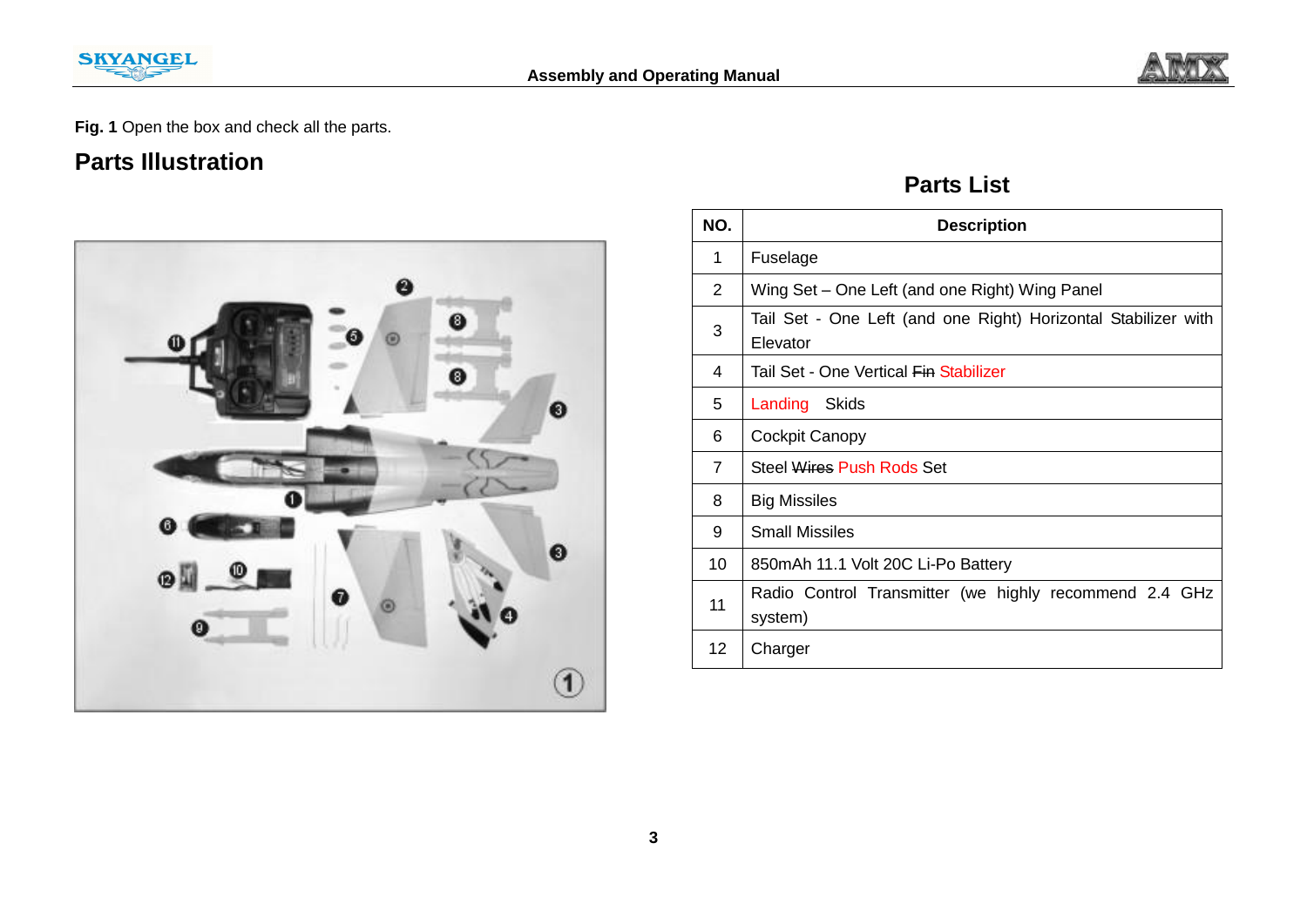





**Fig. 2** - Glue the horizontal tail wings into the slots at the rear of the fuselage (glue not included).



**Fig. 3 -** Remove any excess glue and hold in position until glue sets. The photo shows the finished view.

.

**Fig. 4** - Locate the elevator steel wires push rods set.



**Fig. 5 -** Connect the push rods to the elevator control horns.



**Fig. 6** - Tight the set screws on the elevator EZ connectors . elevator steel wire with cross screw and trim lever.



**Fig. 7 -** Apply glue to the sides of each main wing panel (glue not included).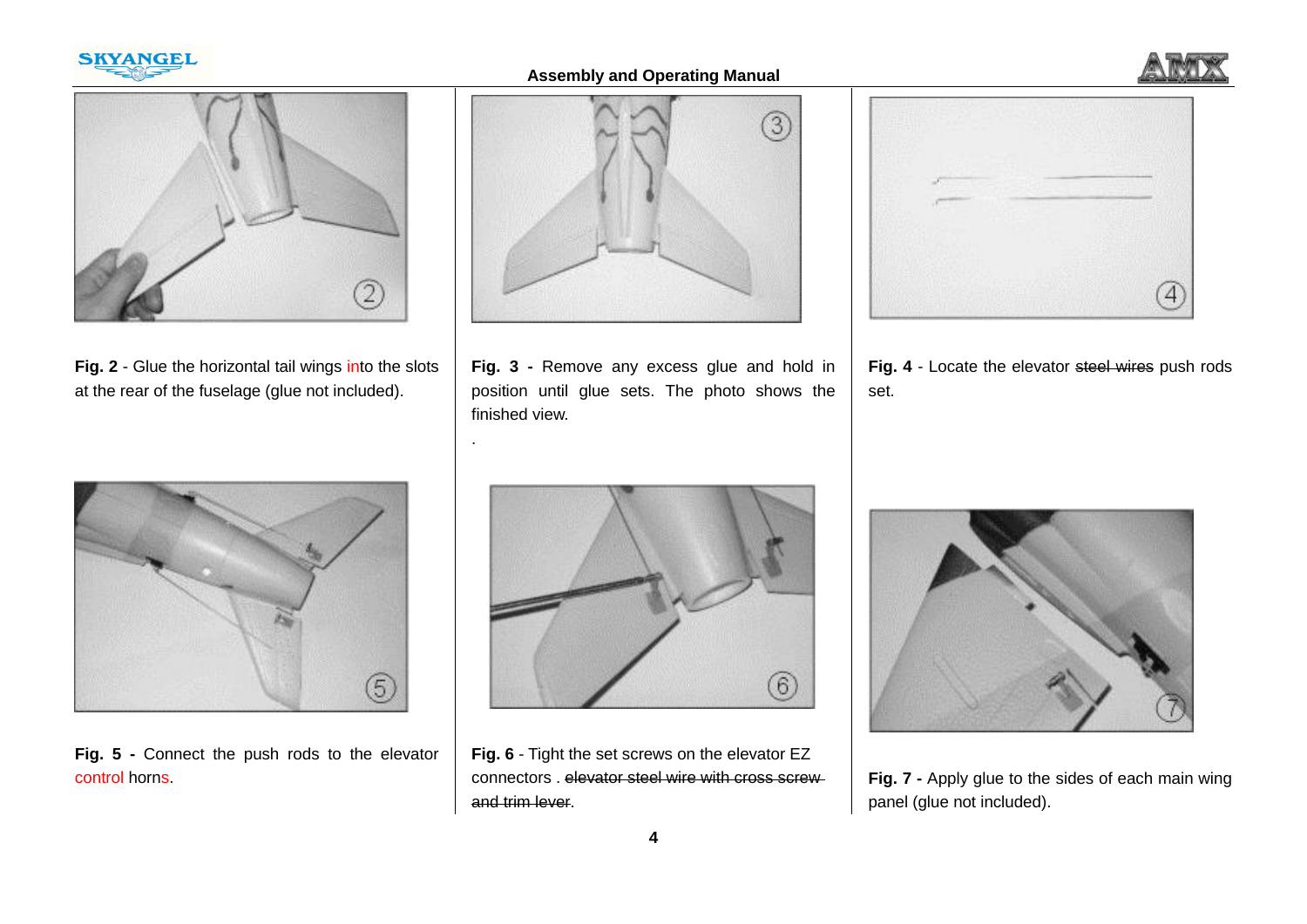





**Fig. 8 -** The photo shows the finished view after gluing the wings in place.



**Fig. 9 -** Locate the aileron steel wires push rods set.



**Fig. 10** - Connect the push rods to the aileron servo arm and trim lever control horns.



**Fig. 11 -** Photo shows the finished view after all steel wires assembled.



**Fig. 12 –** Locate the landing skids and apply glue to the back of the fuselage. (white mark shows the



**Fig. 13 -** Photo shows the finished view after the skids are assembled.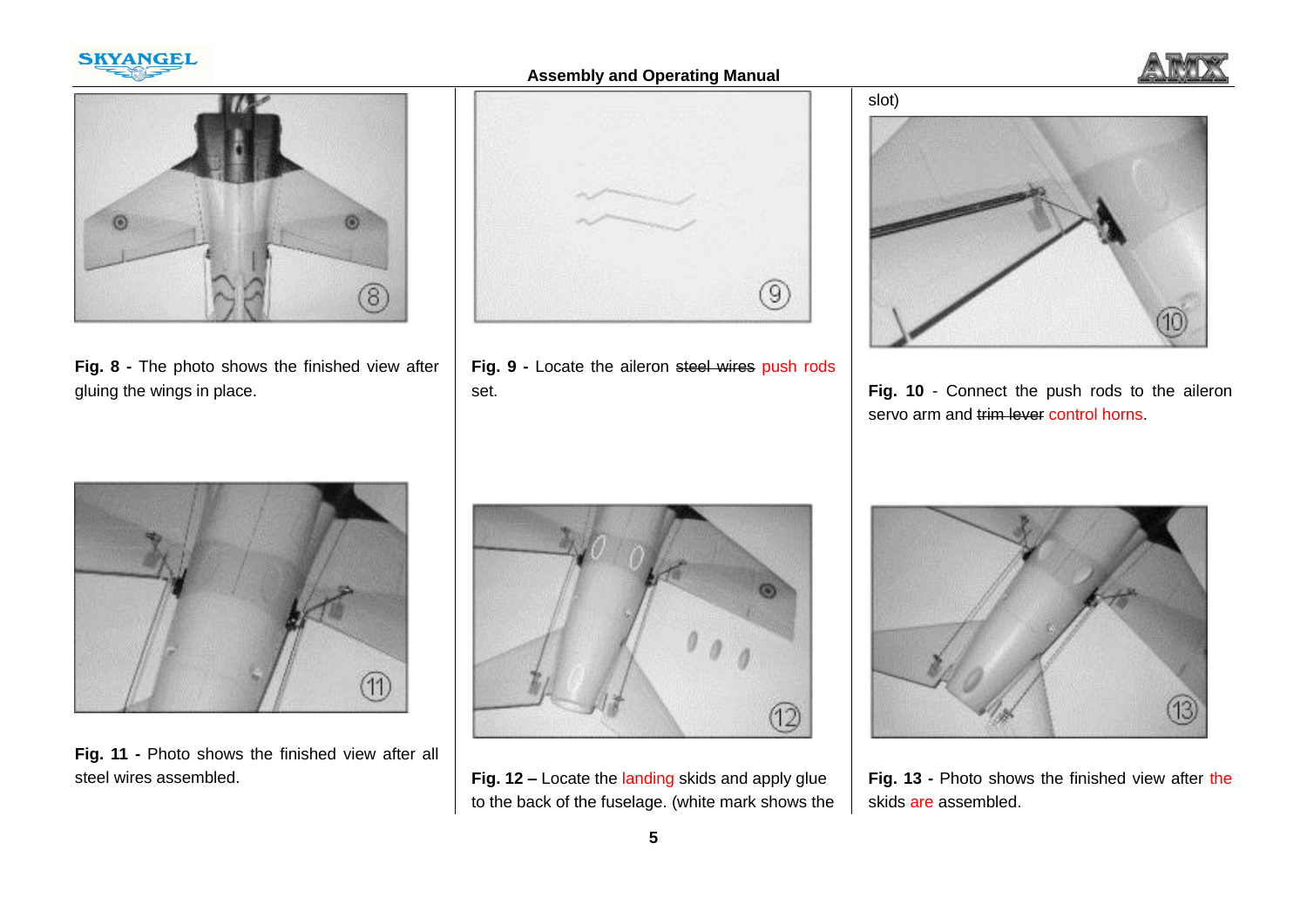





**Fig. 14 -** Locate the blue landing skid and apply glue to the front of the fuselage. (white mark shows the slot)

manualstructions for the correct channel sockets and servo lead polarity.



**Fig. 15 -** Photo shows the finished view after the skid is assembled.

before installing.



**Fig. 16** - Glue the vertical fin sections as shown in the photo (glue not included).



**Fig. 17 -** Connect the electronic speed controller and servos to the receiver. Refer to the radio



**Fig. 18 -** Locate the battery and canopy. Charge the battery according to the safety instructions



**Fig. 19 -** Photo shows battery leads shown connected to the electronic speed controller.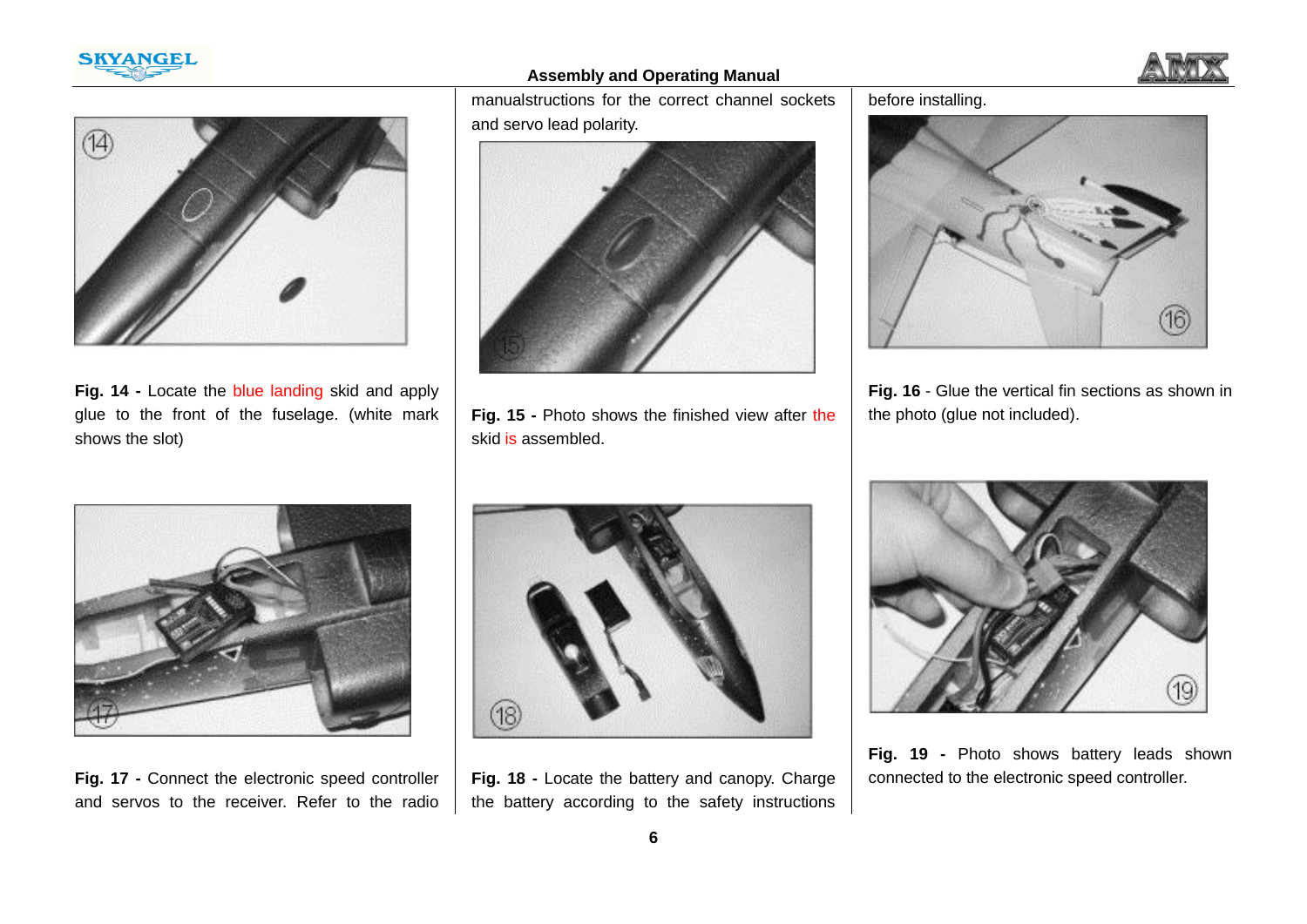

**Assembly and Operating Manual**





**Fig. 20** - Insert the battery into the front of the fuselage.



**Fig. 21** - The canopy is held in place by magnets and can be lifted off.



**Fig. 22 -** Photo shows the finished view after canopy assembled.



**Fig. 23 –** Locate the decoration and apply glue to the fuselage.



**Fig. 24 -** Photo shows the finished view after decoration assembled.



**Fig. 25 - Congratulations**, you have completed the assembly process. We hope you enjoy flying your new model!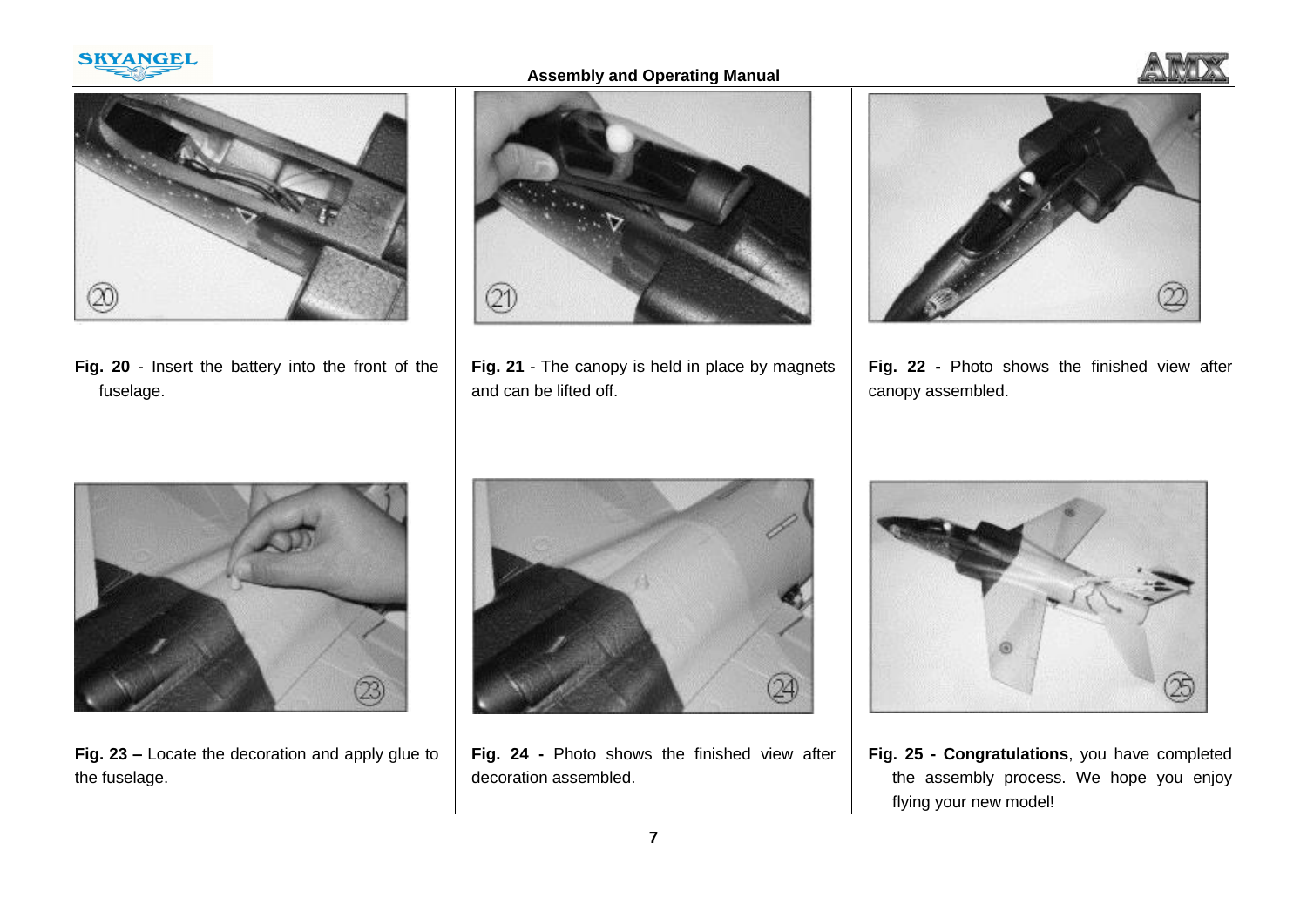



# **Optional parts** (not required)



**Fig. 26 –** Three sets of 3 painted missiles, for extra realism, are included. Cut apart for assembly as shown



**Fig. 28 -** Glue missiles according to the main wing slots (glue not included).



**Fig. 27** - Missiles shown after being separated.



**Fig. 29** - Photo shows missiles in attached position.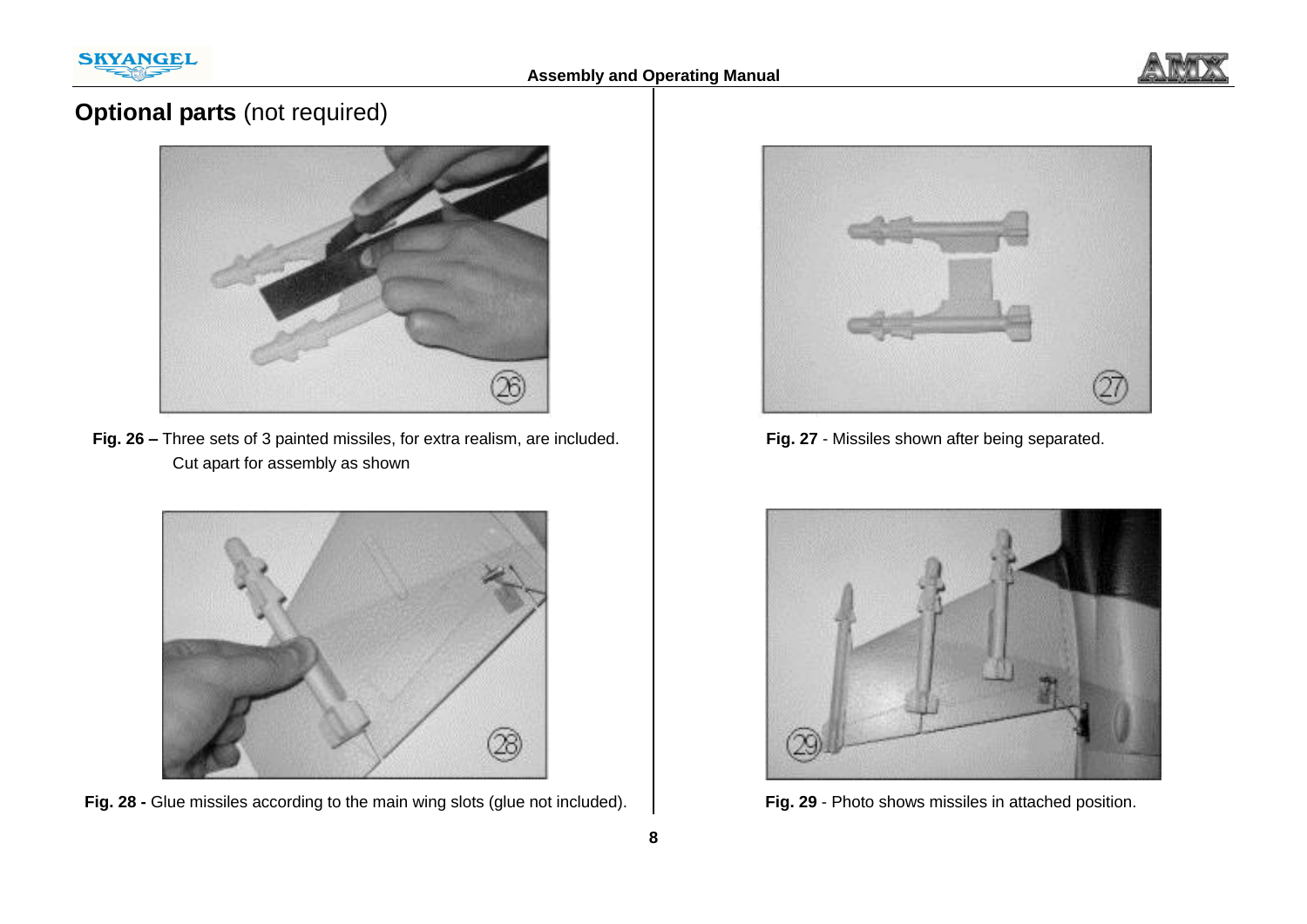





**Fig. 30** - Charge the flight battery; connect the Equalizer lead using and adapter lead matching your charger (adapter lead not included).



**Fig. 31** - Switch the transmitter on, and move the throttle stick to the "Motor OFF" position.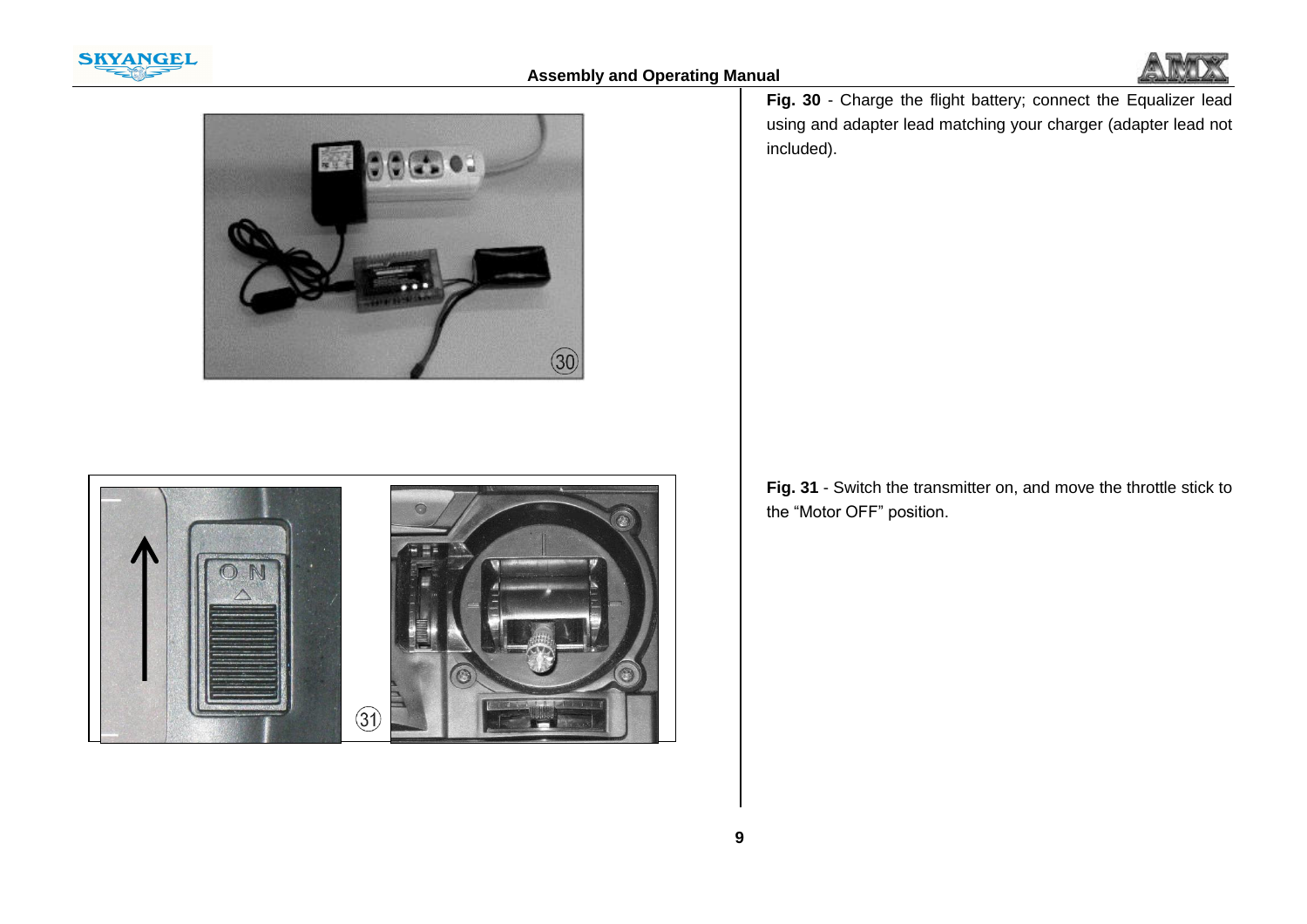







### **Fig. 32** and **33** - **Checking Ailerons and Elevators**

- Check that the control surfaces respond to the appropriate movements of the transmitter sticks. If not, swap over the connectors at the receiver.
- Check the neutral position of the control surfaces; you may need to screw the clevises in or out to correct any discrepancy.
- Stand behind the model.
- Check the direction of rotation of the servos:
- Move the aileron stick to the right (a), and the right aileron (a) must rise up, the left aileron (b) fall down.
- Pull the elevator stick back towards you (c), and the trailing edge of both elevators should rise (c).
- If either function works in the wrong way, correct it using your transmitter's servo reverse facility for that channel.

### **Fig. 34 - Checking the power system**

- Hold the model securely.
- Remove any loose objects such as cloths, tools, etc from the area in front of the model, as they could easily be sucked into the ducted fan.
- Open the throttle (stick forward): the motor should now run, and you should feel a strong air flow rushing out from the tail end of the model.
- Move the throttle stick back to the "Motor OFF" position.
- Disconnect the battery from the electronic speed controller and then switch the transmitter off.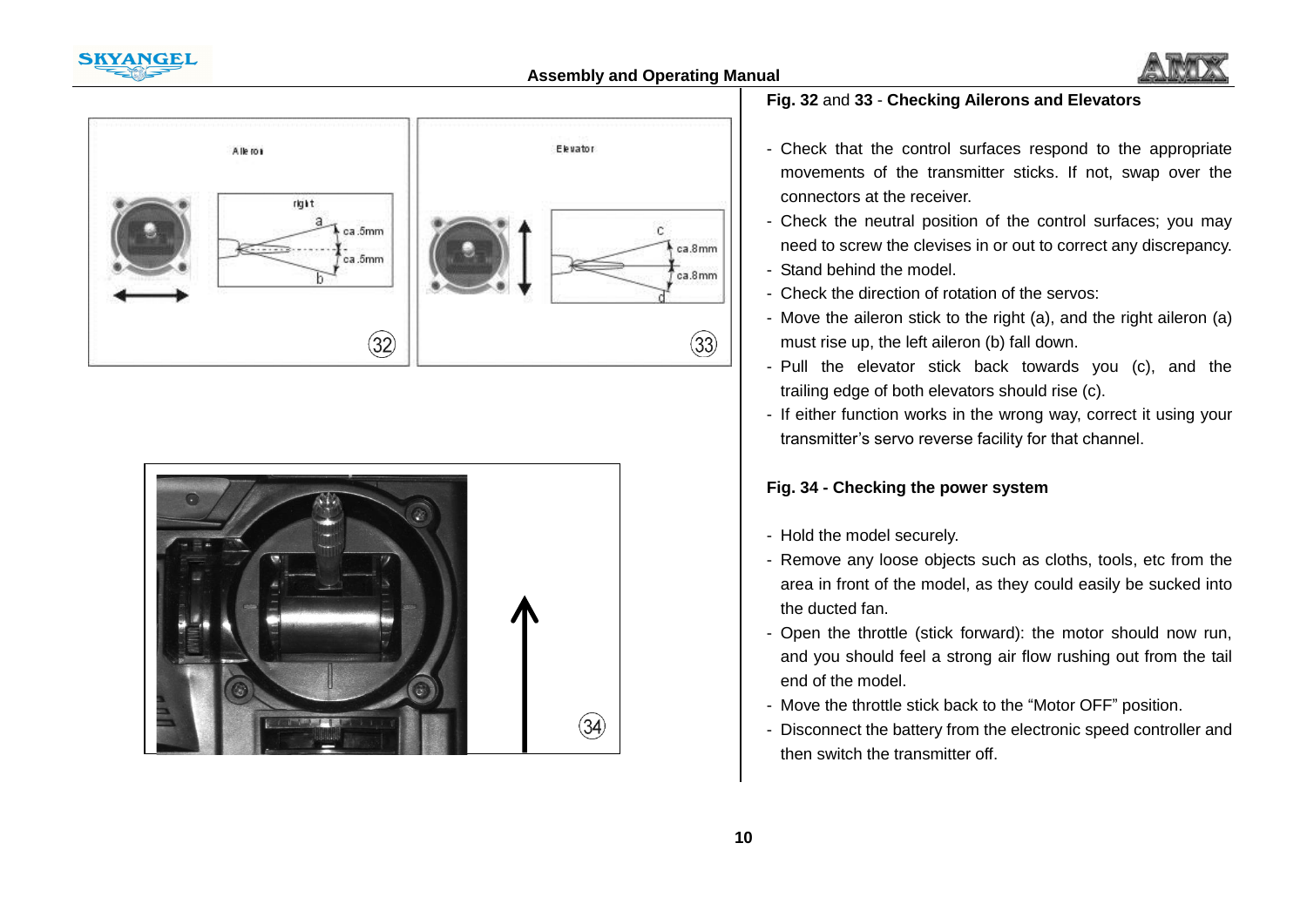







# **Fig. 35 - Checking the model's balance**

- Place the flight battery in its compartment, without connecting.
- Mark the Centre of Gravity (CG) on both sides of the fuselage; the position is shown in the photo.
- Support the model at the marked points and allow it to hang freely. When correctly balanced the airplane will remain horizontal, with the nose slightly down.
- If necessary, adjust the position of the flight battery to achieve the correct CG.
- Mark the battery location in the fuselage, so that you can be sure of positioning it correctly after recharging.
- Pack scrap pieces of foam around the battery in its final position, otherwise there is a danger of it shifting in flight and altering the model's balance.
- Charge the flight battery and the model is ready for flight.

### **Fig. 36 - Access to the ducted fan unit and electronic speed controller**

- The ducted fan unit is accessible from underneath, if you need to carry out maintenance work or repairs.
- Ensure that the wire colors match correctly.